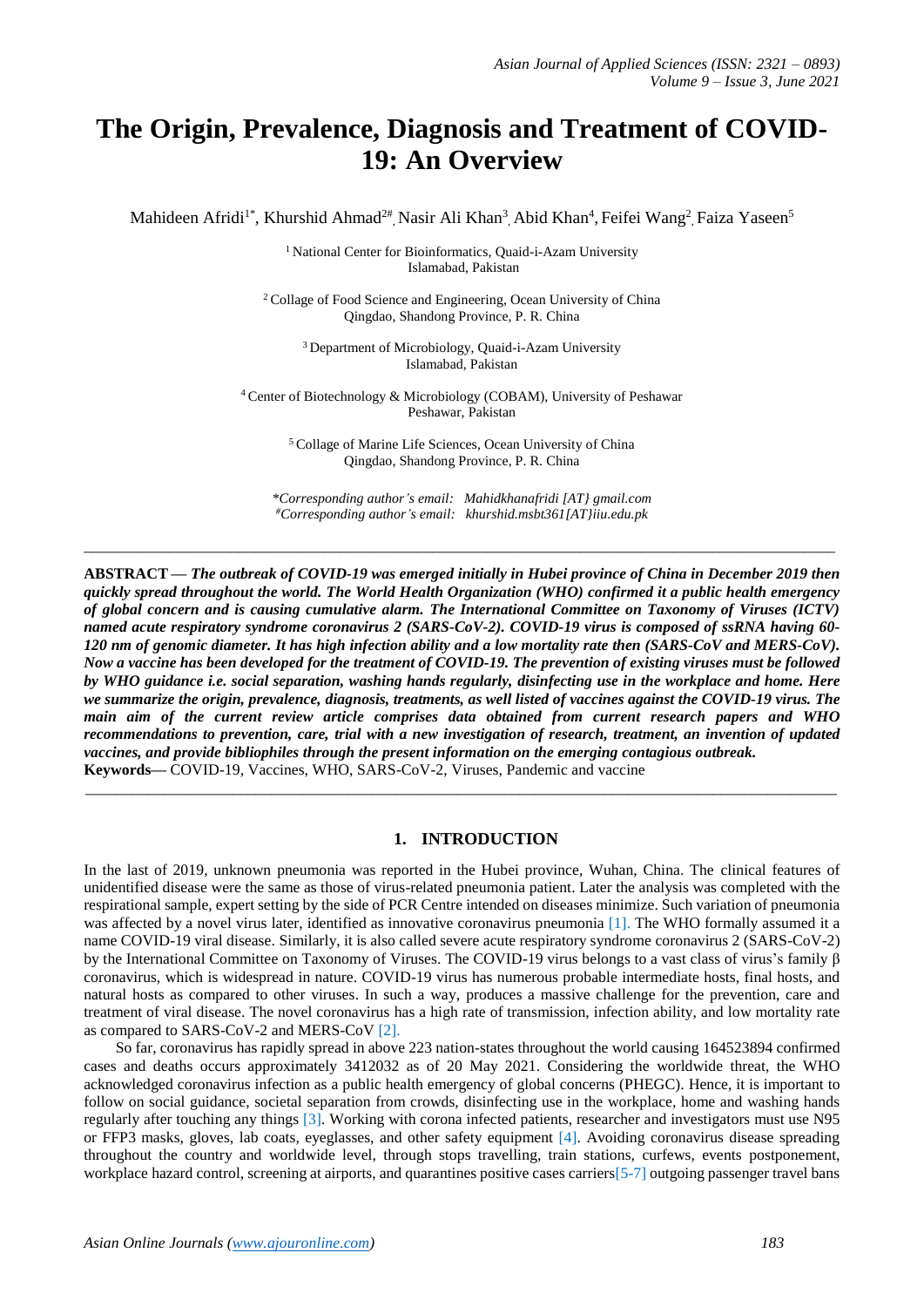[8, 9]. Furthermore, studying and perceptive of CoV-2 coronavirus is required by discovering vital affecting medicines and vaccines. In a current review, the article summarizes the origin, history, prevalence, structure, diagnosis and treatments of coronavirus patients to sustenance observe up investigation, guidance for vital avoidance, care, treatment, as well as to carry bibliophiles and listed updates discovery of corona vaccines with different countries.

## **2. PATHOGENIC AND GENOMIC ORGANIZATION PROCESS OF COVID-19 VIRUS**

Coronaviruses are composed of ssRNA virus having 80-120 nm of genomic diameters. The coronavirus contains four basic types as  $\alpha$ , β,  $\gamma$ , and δ-coronaviruses [10]. Before this coronavirus, six other viruses were identified to affect illness in a human, together with MERS-CoV as well as SARS-CoV have β type coronavirus [11]. When studied about the genomic sequencing which confirm as 79 % similar of SARS-CoV and CoV-2, however, the SARS and SARS-CoV-2 coronaviruses genetic makeup are closer than bat species (MG772933) [12] these coronae originated from a bat SARS coronaviruses. The interesting fact is that several studies have revealed angiotensin-converting enzyme 2 (ACE2) as a receptor of SARS-CoV-2 in common with SARS-CoV. The  $1/3^{rd}$  region of coronavirus genome form in the structural protein (S, E, M, & N) while  $2/3<sup>rd</sup>$  of the replica's gene encoding ORFs, end of sequence presents in poly A-tail which shown in Fig 1.[13].



**Figure 1:** Genomics structures and transmission of SARS-CoV/MERS-CoV viruses

 Coronaviruses mainly identify their matching receptor on the specific binding cell surface via the entrance protein of the cell as spike protein which is a significant consequence of contagion. In the examine the structure model of SARS-CoV-2 virus bind with receptors to ACE<sup>2</sup> with higher than 10 folds, in such a way that SARS-CoV-2 more affinity studied in above discussion than SARS-CoV virus, the investigation of a threshold essential for viral diseases [14]. Therefore, the complete procedure of corona CoV-2 viral infection in a human through binding of spike protein to a basic receptor ACE2, the intensity of the interface for menace transmission via in human of human, in what way corona CoV-2 infected organs, and injury to persists unidentified, as well as further knowledge exists required.

# **3. ORIGIN OF CORONA VIRUS**

Zhou and co-worker isolated samples from seven patients and bats, these samples were further carried to the sequencing side and found that this novel coronavirus shared 96.2% identical with genomic sequence of bat coronavirus RaTG13 from horse-shoe bats *Rhinolophus*. This finding provided further indication that 2019-nCoV most closely originated from bat [15]. Earlier, investigates that bat was natural hosts of coronaviruses which having the origin and ancestors of SARC-CoV [16]. Therefore, around a few residues of amino acid presents in a variation as CoV-19 coronavirus binding domain when associated is SARS-CoV, that one looks the structure of the receptor-binding domain quiet permitted usage of angiotensin converting enzyme 2 as an entrance receptor. It was proposed that human has no bats hosts via contact [15]. The animal CoV virus has been identified in the subsequently late 1930s. Previously the first samples obtain of HCoV-229E strain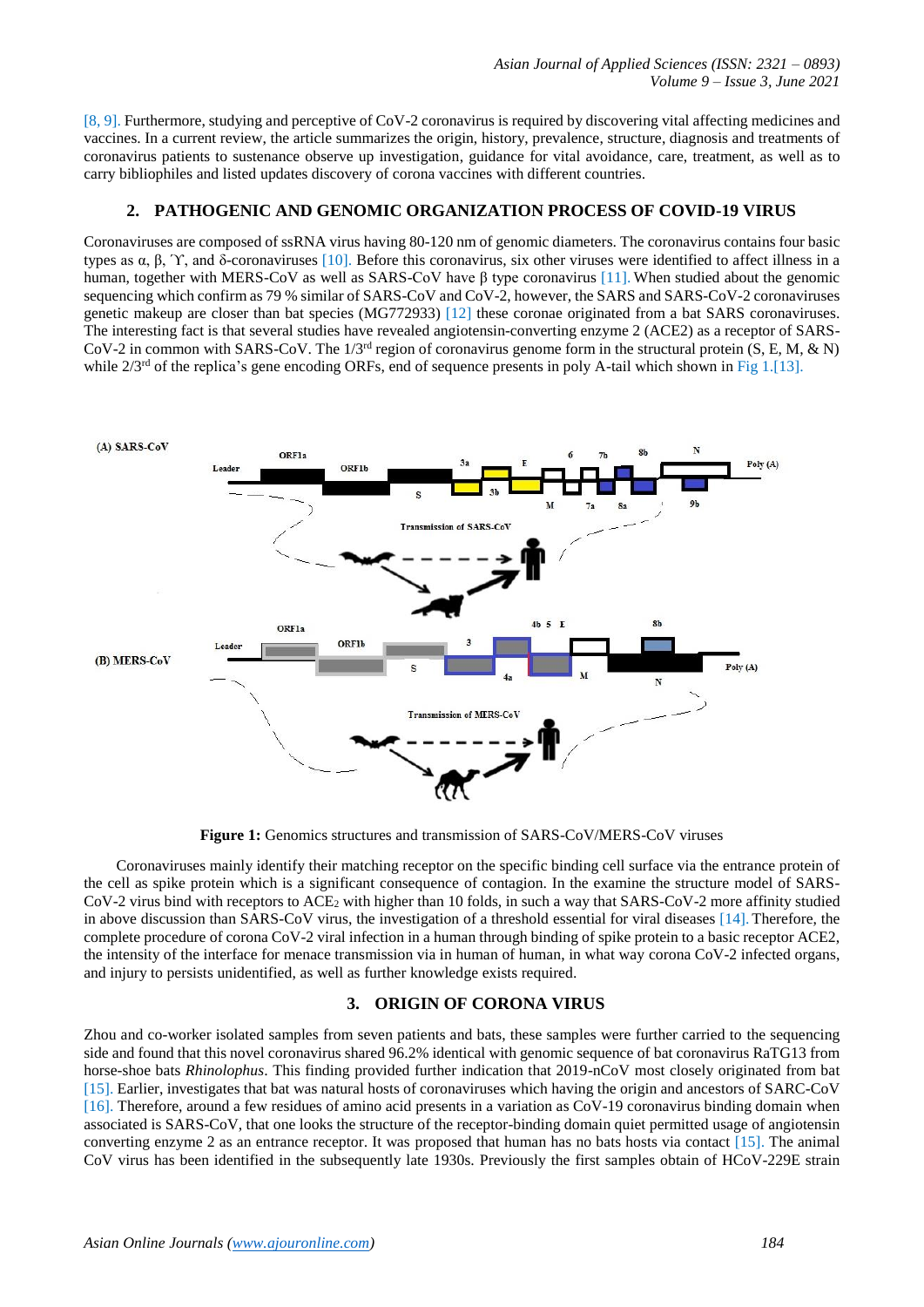B814 from the nasal discharge of the patient, these samples were compared with different CoVs common cold patient had been isolated from different infected animals, such as dog, cat, pig, and mouse [17, 18].

#### **4. HCoV-229E, HCoV-OC43, SARS-CoV, HCoV-NL63, HCoV-HKUI, MERS-CoV, & SARS-CoV-2**

The congenital origin of human coronaviruses HCoVs predictable involves main hosts are bat. Hence, genomic makeup provided for an evolutionary origin of the HCoV-229E virus, a type of hipposiderid bat which is an investigation as enormous samples of African bad and characterization with several bat viruses on the complete genomic approach. Therefore, these evolutionary studies conclude that human and animals' viruses are hereditarily closely related, can also possible for the exchange of genetic materials, and form of a single virus species [19]. Furthermore, HCoVs, which are highly pathogenic, originate from zoonotic HCoV-HKU1, HCoV-229E, HCoV-NL63, and HCoV-OC43, which have been studied. The phylogenetic analysis showed that both HCoV-OC43 and HCoV-229E potency have initiated from bat CoV [20, 21]. The corona like HCoV-OC43 plus HCoV-HKU1 parental viruses also found in rodents these were described that a bat CoV term ARCoV-2 [19].

 Moreover, humans find out seven types of coronaviruses, HCoV-OC43 andHCoV-229E were discovered by the 1960s, the other five types were conformed analysis as after 2002. In 2003, the SARS virus infected more than eight thousands people, such virus mortality rate is nearly 10% and the human corona has received extraordinary courtesy. The other strains of coronavirus such as HCoV-HKU1 as well as HCoV-NL63 were found out in 2004/2005, respectively [22]. From recent investigation and analysis of coronavirus, the scientist reached that point's rodents (rats), as well as bats are the natural reservoir source of the COVID-19 virus. Bats are natural sources of corona such as HCoV-NL63, HCoV-OC43, MERS-CoV, and SARS-CoV while HCoV-HKU1 and HCoV-OC43 viruses' natural host are mice. It is currently believed that dromedary is the intermediary host of MERS-CoV plus HCoV-229E viruses, cattle is the intermediary host of HCoV-OC43, while civet cat is the intermediary host SARS-CoV type of coronavirus. However, there is not confirmed of SARS-CoV-2 virus intermediary host, but some investigators believe that pangolin was the intermediate host of CoV-2 coronavirus [23]. Coronavirus origin, transmission between intra and inter-species to human as shown in Fig 2.



**Figure 2:** COVID-19 origin, intra-species and interspecies transmissions as well as in human

#### **5. PREVALENCE OF CORONA VIRUS**

Prevalence is a statistical conception discussing the number of cases of a disease that are existent in a population at a given time, however, prevalence refers to the numerous new cases that arise in a specific period. The principal reproduction number  $(R_0)$  illustrate which mean numeral of preliminary ailments that affected persons may begin in a fully susceptive populace short of interference  $[24]$ . Approximation of a R<sub>o</sub> veers within study collaborators is improved as further findings become present. Using the unprotected, Infectious, Removed (SEIR) model for risk reduction, CoV-2 coronavirus was estimated to have a  $R_0$  of 2.47-2.86 [25]. The researcher used as IDEA-model to find out the  $R_0$  values is 2.0 to 3.3 [26]. SARS-CoV has a predicted  $R_0$  value of 2.2-3.6, while MERS-CoV has a  $R_0$  value of 2.0-6.7 [27, 28]. The above result of β-coronavirus SARS-CoV corona has been comparatively high transmission ability than compared to another one. The large research investigation in China finally reached in that points the median age as 47 % of cases as 35-58 years old were inter-quartile, 30-79 years affected cases were 87 %, above the 80 age were 3 %, as well as female's cases were 41.9% [29]. Furthermore, corona disease was detected in 75 % of the people of Hubei Province, China. In percentage base of infected cases classification such as 81 % as mild, 14 % severe, and 5 % were classified as critical. The fatality rate (CFR) of overall infected cases were 2.3 %, therefore, amongst 70-79 years cases as well as above 80 aged, the CFR range was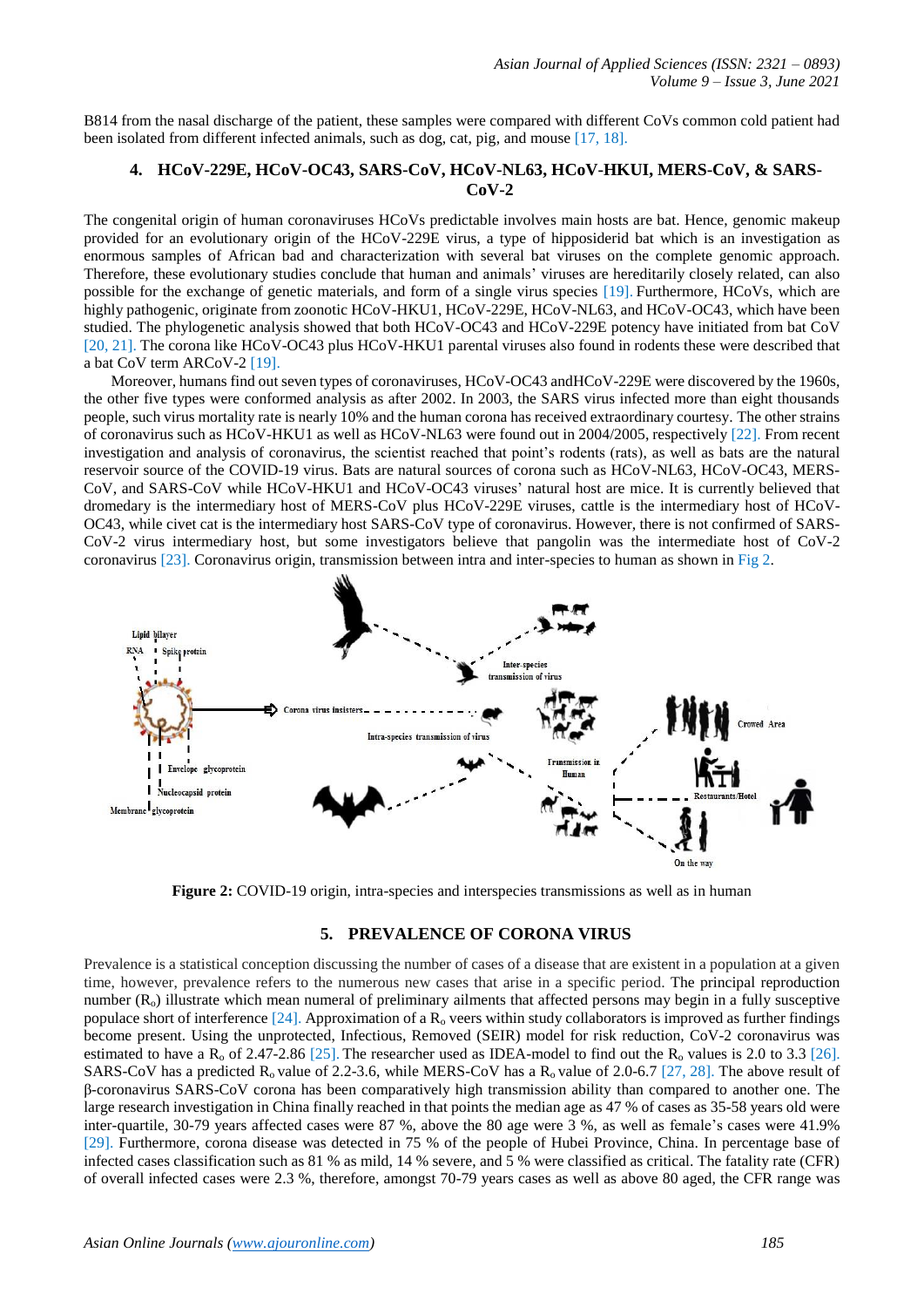8% and 14.8%, correspondingly [30]. The elderly time male was more suspected to CoV-2 coronavirus when co-relate to other collection of sample from those elderly males which have already chronic underlying disease i.e. heart patients, hypertension, and diabetes were more likely affected to coronavirus, for the duration of the severe phase of a pre-pandemic  $R_0$  may be completely unbalanced [31, 32].

 The study of pregnancy base, the total nine pregnant women who affected with a corona in a late phase of pregnancy proposed outbreak of corona does not indicate into extensively mediocre signs than in nonpregnant woman's, there is no indication for intrauterine disease by vertical transmission [33]. The study of hospital cases, containing 138 coronaviruses proposed that hospital base transmission of SARS-CoV-2 as 41 % happened in patients [34]. Furthermore, an investigation on more than 400 patients found that the number of cases in healthcare employees gradually improved over time [35]. All these affected cases are likely to reflect exposure to a more attentiveness of virus from sustainable interaction with close quarters.

Based on the stander epidemics, the  $R_0$  value is more than 1 which have led to the possible eruption of corona infections. The study of replication level in a CoV-2 coronavirus range use of 2.4-3.3, is varied in relationship with population risk among other parameters, susceptibility, mobility, and containment measures. In this base, each diseased person would consequently infect more than one person's [36]. The evolution period of coronavirus usually ranges from 2 to 14 days, with an average of 5 days, while some instances have incubation times of only one day. Usually, the infection time of coronavirus commencement increase of deadly ailment within in a week [37]. The updated cases list according to WHO till 16 May 2021 as shown in Table 1.

| <b>WHO</b><br><b>Region</b>                | New cases in<br>last 7-days % | <b>Change</b><br>in<br>new<br>in<br>cases<br>$7 -$<br>last<br>days | <b>Cumulative</b><br>cases $(\% )$ | New deaths in last 7<br>days $(\% )$ | in<br><b>Change</b><br>new deaths in<br>last 7 days | <b>Cumulative</b><br>deaths $(\% )$ |
|--------------------------------------------|-------------------------------|--------------------------------------------------------------------|------------------------------------|--------------------------------------|-----------------------------------------------------|-------------------------------------|
| <b>Americas</b>                            | 1201726 (25%)                 | $-3%$                                                              | 64757485<br>$(40\%)$               | 31439 (37 %)                         | $-7%$                                               | 1583343<br>(47%)                    |
| <b>Europe</b>                              | 684903 (14%)                  | $-26%$                                                             | 53565774<br>(33%)                  | 16255 (19%)                          | $-16%$                                              | 1121477<br>(33%)                    |
| <b>Africa</b>                              | 40175 (1 %)                   | $-4%$                                                              | 3399382<br>$(2\%)$                 | 940 (1%)                             | $-9\%$                                              | 84844 (3 %)                         |
| South-<br>East Asia                        | 2529924 (53%)                 | $-12%$                                                             | 28082564<br>(17%)                  | 30881(36%)                           | 7 %                                                 | 340078<br>$(10\%)$                  |
| Western<br><b>Pacific</b>                  | 132757 (3%)                   | 4%                                                                 | 2729890<br>$(2 \%)$                | 1304 (1 %)                           | 4 %                                                 | 40930 (1 %)                         |
| <b>Eastern</b><br><b>Mediterr</b><br>anean | 2020035 (5%)                  | $-22%$                                                             | 9648410<br>(6%)                    | 4709 (5 %)                           | $-16%$                                              | 193761<br>(6%)                      |
| <b>Global</b>                              | 4809520<br>(100)<br>$%$ )     | $-12%$                                                             | 162184263<br>$(100\%)$             | 85975 (100 %)                        | $-5\%$                                              | 3364446<br>$(100\%)$                |

**Table 1:** Newly reported and cumulative COVID-19 cases and deaths, by WHO Region, as of 16 May 2021

#### **6. DIAGNOSIS OF COVID-19**

As of March 27, 2020, China has approved 21 new coronavirus detection kits. As shown in Table 2, the detection methods cover fluorescent PCR method, colloidal gold method, combined probe anchoring polymerization sequencing method, magnetic particle chemiluminescence method and constant temperature amplification-real-time fluorescence method.

 The primary consequence of pneumonia was an undiagnosed disease spread throughout the Hubei province, China, identified through clinical features, chest imaging, and the identification of common pathogenic organism such as viral, bacterial, and fungal infections that caused pneumonia [38, 39]. The samples collected from respiratory, nasal swabs, sputum, counting pharyngeal, bronchial aspirates, and bronchoalveolar lavage was tested for communal viruses such as SARS-CoV, MERS-CoV, parainfluenza virus, influenza, syncytial, rhinovirus, and adenovirus, used as quantitative PCR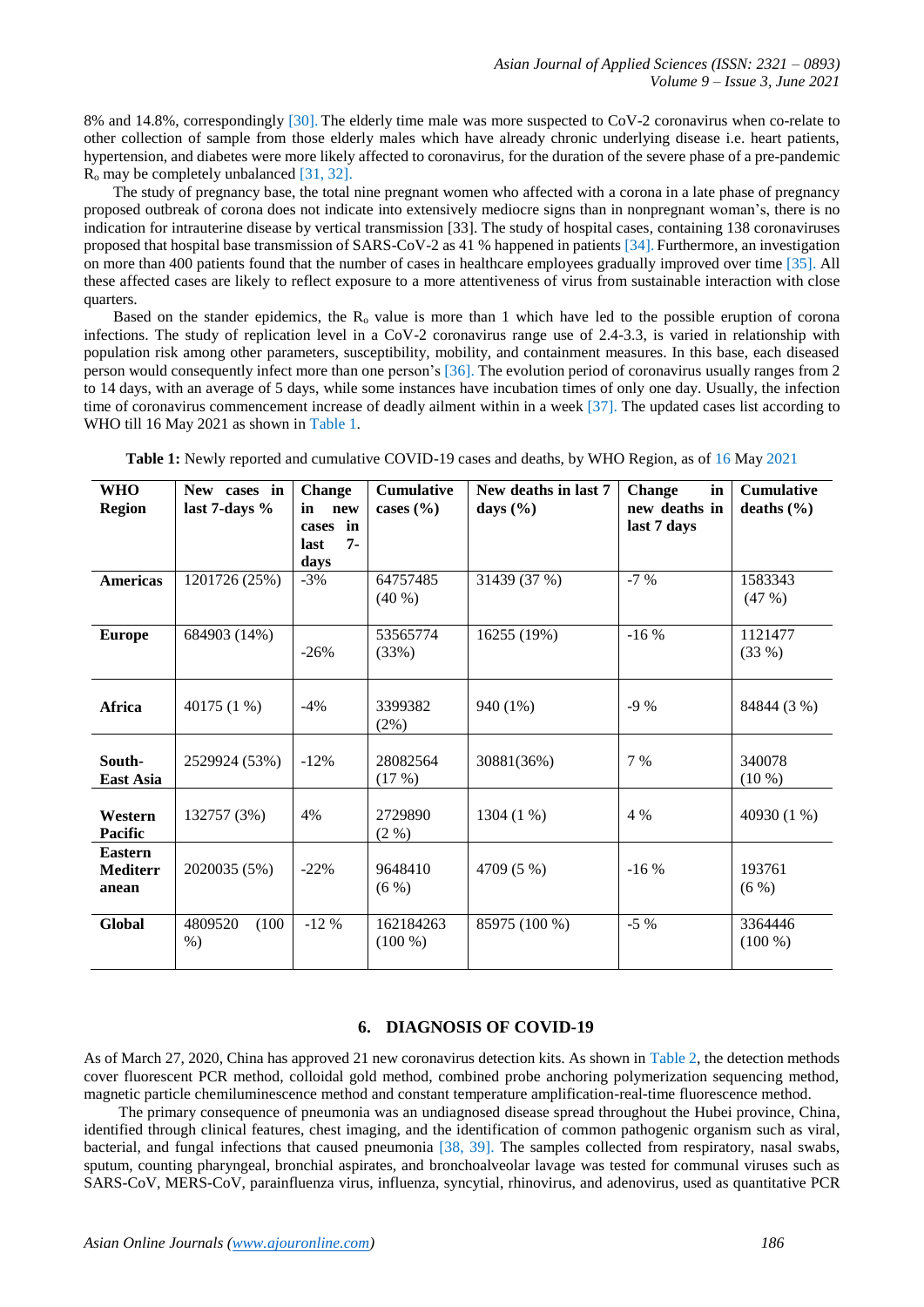(qRT-PCR) for analyses permitted by drug administration and Chinese food, scheduled infection causes microbe bacteria and fungi fungal inspections were completed formerly throughout a 1<sup>st</sup> week Jan 2020. The novel coronavirus, which was given a name 2019-nCoV, was isolated from inferior respiratory tract, and a test for it was established after that. The researcher successfully collected updates on 2019-nCoV virus cell culture as well as genetic sequencing in laboratories all over the world to track the advancement of polymerase chain-tests to diagnose viral disease [40, 41 & 42].

 Recently, the most detection techniques used for Lab testing for the coronavirus are antigen/antibodies and nucleic acid. Rapid and precise diagnosis of novel coronavirus is vital to control the epidemic of CoV-2 coronavirus. The primary tool used in the laboratory for corona viral disease detection is the nucleic acid analysis test. Quantitative real-time PCR (qRT-PCR) is a molecular genetic detection technique based on the nucleic acid (NA) sequences. In GenBank the whole genome of COVID-19 is available. As a result, the nucleic acid of COVID-19 was examined by quantitative real-time qRT-PCR or sequencing by viral genomic oropharyngeal and nasopharyngeal swabs, blood sample, sputum and stools [43, 44]. However, assembling these sample kinds by healthcare workers needs adjacent interaction with an infected person, posing a risk of spreading the coronavirus transmitting to healthcare personnel. Furthermore, isolation of oropharyngeal and nasopharyngeal samples sometimes happened to bleed, especially in a thrombocytopenia patient [45]. Significantly, To et al. showed that COVID-19 could be noticed in the saliva sample of diseased persons[46] implying that saliva is an excellent non-invasive sample for coronavirus patient's analysis, observation and contagion control.

When a novel virus discovered, its nucleic acid makes the non-invasive diagnosis of CoV-2 coronavirus genome simple. Furthermore, corona 2019 virus nucleic acid identification has a low sensitivity and high specificity rate, increasing the possibility of undesirable results and perhaps extending the testing timeframe. The emerging COVID-19 treatment and diagnosis plan  $(5<sup>th</sup> trial)$  appropriated assumed infection of pneumonia structures, as well as a clinical feature, measured in Wuhan, China [47]. The emerging new corona-2019 treatment and diagnosis plan (6<sup>th</sup> trial) removed the difference among other provinces of China with Hubei province [48]. The most suitable reason is that the number of people infects with SARS-CoV-2 outside Hubei province was increased as resident's movement increased. However, Zhang used SHERLOCK technology to establish a test for quick recognition (1hr) of COVID-19. While clinical authentication has not occupied up to date, it needs proof to apply for the rapid diagnosis of corona infection [49]. Recently Peking University research group was demanded to develop a novel tool and technique for rapid formation of the SHERRY library of transcriptome sequencing, which is obliging for fast sequencing of the outbreak of 2019 coronavirus [50].

#### **7. TREATMENT OF COVID-19**

Here we review the recent data to influence the potential of COVID-19 treatments possibilities. It is vital to attention readers about diagnosis, clinical features, treatment opportunities, and consequences for COVID-19. However, enhanced supportive maintenance relics as a basic treatment, clinical feature as well as clinical efficiency and consequent mediators is still under experimental trials [51]. Maximum upright pre-clinical, as well as clinical statistics on anti-viral treatment, is occupied from other viruses, comprising CoV-2 corona [52]. MERS disease [53] and Ebola [54, 55]. Antiviral therapy has not proven to be effective for the novel coronavirus COVID-19. The treatment of patients occurred through isolation. Now, as defined, the method in which to control the coronavirus disease. The biosafety level (BSL) precaution used by the individual to decrease the spreading ratio of viruses, as well as isolation, diagnosis, and suitable therapy for a patient [56].

 Treatment is helpful and symptomatic. The primary stage is to confirm suitable isolation, avoid crowded public areas, never directly contact affected persons, and healthcare staff. Stickily followed the safety rule in the workplace, home and washing hands regularly. Maintaining hydration and nutrition, as well as regulating fever and cough, are typical values. Usual antiviral and antibiotics medicine were used like Oseltamivir must be side-stepped a broad infection of the virus. The person that is affecting by hypoxic will providing a sufficient amount of oxygen, non-invasive venation, high flow nasal cannula, and face mask is designated. Automatic aeration as well as additional corporeal-membrane oxygen support can be essential and needs renal therapy. The antifungals and antibiotics medicine are essential when assumed or confirmed of co-infection. The part of corticosteroid is unconfirmed; although present intercontinental agreement as well as World Health Organization supporter opposite in their usage, according to Chinese rule and regulation ensure acclaim rapid treatment as the reasonable dosage of corticosteroids for corona patients [57, 58]. Complete strategies for serious care organisation aimed at COVID-19 have been issued by the World Health Organization [59]. Antiviral medications i.e. ritonavir, lopinavir, and ribavir have been used according to SARS/MERS practice. Therefore, ancient control examination of SARS patient's therapy with ritonavir, lopinavir, and ribavirin had enhanced the consequence related to individual ribavirin [60, 61]. In the study of collective protease enzyme inhibitor, mostly usage against HIV infection did not seem clear result against coronavirus disease while in studied against MERS-CoV virus give positive response [62, 63]. Furthermore, there were no significant changes in mortality within 28-days during the collection of random 199 samples trial of severe coronavirus when given ritonavir/lopinvir 100/400 mg for 14 days twice in the day [64].

 IFN-α is administered at a dose of 5 million U (and 2 mL of sterile water for injection) inhalation in the form of vapour two times each day. Ritonavir/lopinavir 100 mg/400 mg used for adults two times in each a day. Ribavirin should be administered by intravenous infusion at a dosage of 500 mg for adults, in conjunction with IFN-α or lopinavir/ritonavir 2 to 3 times per day. Chloro-quine phosphate is given 500 mg orally dose for adults (300 mg for chloro-quine), twice daily.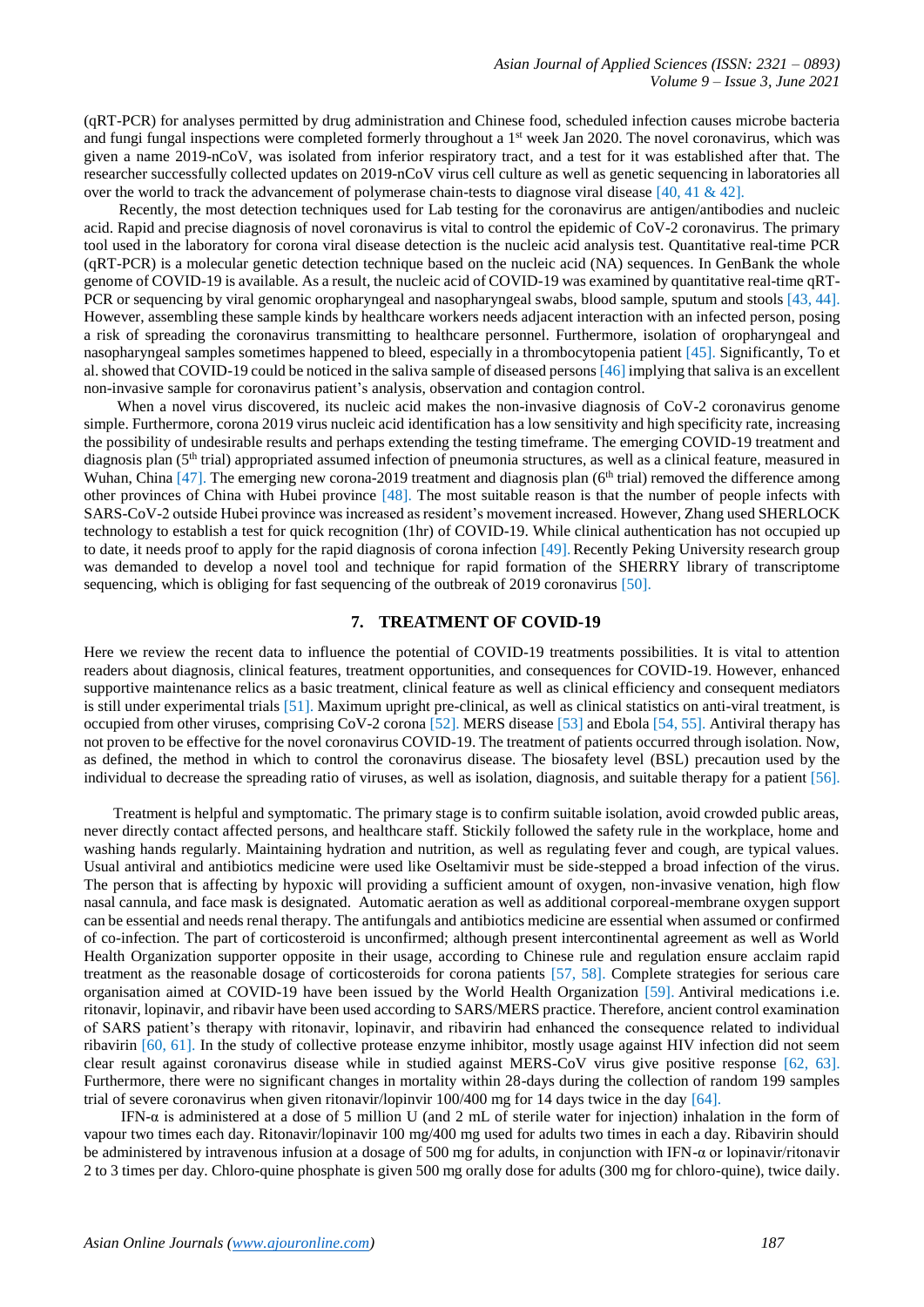For adults 3 time/day at a dose of Arbidol 200 mg administered orally used, as well as treatment time is just no more than10 days [65].

The clinical features and routes of transmission of coronavirus shown in Table

| <b>Viruses</b><br>(HCoVs) | Classification                     | Time of<br>Incubatio<br>$\mathbf n$ | Routs<br>of<br>transmission                      | Sign and symptoms                                                                                                                                | Epidemiology                                                                        | References        |
|---------------------------|------------------------------------|-------------------------------------|--------------------------------------------------|--------------------------------------------------------------------------------------------------------------------------------------------------|-------------------------------------------------------------------------------------|-------------------|
| Virus<br>HCoV-<br>229E    | $\alpha$ -CoV virus                | 2<br>5<br>to<br>of<br>days<br>time  | Respiratory<br>droplets<br>Fomites               | Fever Cough,<br>Malaise,<br>Headache,<br>Sore throat,<br>Sneezing, and<br>Nasal discharge                                                        | Globally<br>peak<br>in winter                                                       | $[27-30]$         |
| Virus<br>HCoV-<br>OC43    | $\beta$ -CoV<br>virus<br>lineage A | 5<br>2<br>to<br>of<br>days<br>time  | Respiratory<br>droplets<br>Fomites               | Fever, cough,<br>Malaise,<br>Nasal<br>discharge,<br>Sore<br>throat,<br>and<br>Headache                                                           | Globally<br>Peak in<br>winter                                                       | $[28]$            |
| SARS-<br>CoV              | $\beta$ -CoV lineage B             | $2-11$ days                         | Respiratory<br>droplets<br>Fomites<br>Fecal-oral | Fever, Myalgia<br>Headache, Malaise,<br>Dry cough, Dyspnea<br>Respiratory distress,<br>and Diarrhea                                              | 2002-2003<br>in<br>China<br>Globally<br>thereafter                                  | $[14, 15, \& 31]$ |
| HCoV-<br><b>NL63</b>      | $\alpha$ -CoV                      | 2-4 days                            | Respiratory<br>droplets<br>Fomites               | Cough, Rhinorrhea,<br>Tachypnea, Fever<br>Hypoxia, and Croup                                                                                     | Globally<br>Peak in winter                                                          | $[32 - 35]$       |
| HCoV-<br>HKU1             | β-CoV lineage A                    | $2-4$ days                          | Respiratory<br>droplets<br>Fomites               | Fever<br>Running nose<br>Cough<br>Dyspnea                                                                                                        | Globally<br>Peak in winter                                                          | [36, 37]          |
| MERS-<br>CoV              | $\beta$ -CoV lineage C             | $2-13$ days                         | Respiratory<br>droplets<br>Fomites               | Fever, Cough, Chills,<br>Sore throat,<br>Myalgia, Arthralgia,<br>Dyspnea, and<br>Pneumonia<br>Diarrhea and vomiting<br>Acute renal<br>impairment | 2012 in Middle<br>East<br>2015 in South<br>Korea<br>Endemic<br>in<br>Middle<br>East | $[17, 18, \& 39]$ |
| SARS-<br>$CoV-2$          | beta-CoV,<br>lineage B             | $3-6$ days                          | Respiratory<br>droplets<br>Fomites               | Fever<br>Dry cough<br>Dyspnea<br>Myalgia<br>Headache                                                                                             | 2019-2020<br>in<br>China<br>Globally<br>thereafter                                  | [40]              |

**Table 2:** Compression of clinical features and transmission routes of HCoVs virus

 The favipiravir is experimental conduct being tested for the treatment of a new strain of corona COVID-19. China approved such medication for treating novel influenza on February 15, 2020. The major role of the favipiravir drug is to inhibit the RNA dependent RNA polymerase enzyme. Favipiravir is a more operative anti-influenza drug that works by blocking virus replication and acting as anti-influenza viruses such as filo, alpha, flavi, bunya, noro, as well as some RNA viruses. Since inside the cell favipiravir is transformed into an active phosphor-ribosylated and substrate by RNA polymerase of a virus, it inhibits the function of RNA-polymerase. As a result, the scientist believes that the favipiravir drug could have anti-viral activity against SARS-CoV-2 [64, 65].

 Additionally, the nucleoside analogue of a remdesivir is a broad anti-viral range that is currently under clinical trial for coronavirus. According to animals' studies, the remdesivir drug can significantly viral load reduced in mice lung tissue affected by the MERS-CoV virus, enhance the function of lungs as well as recovery for injuring lung tissue with the pathological attack. Tocilizumab is a recombinant monoclonal antibody that binds to the interleukin receptor (IL-6) and inhibits its activation as accomplishment other function. Tocilizumab is also used for COVID-19 patients who have achieved high levels of interleukin 6 receptor, the mediator was currently existing in a trial base study [66]. Furthermore,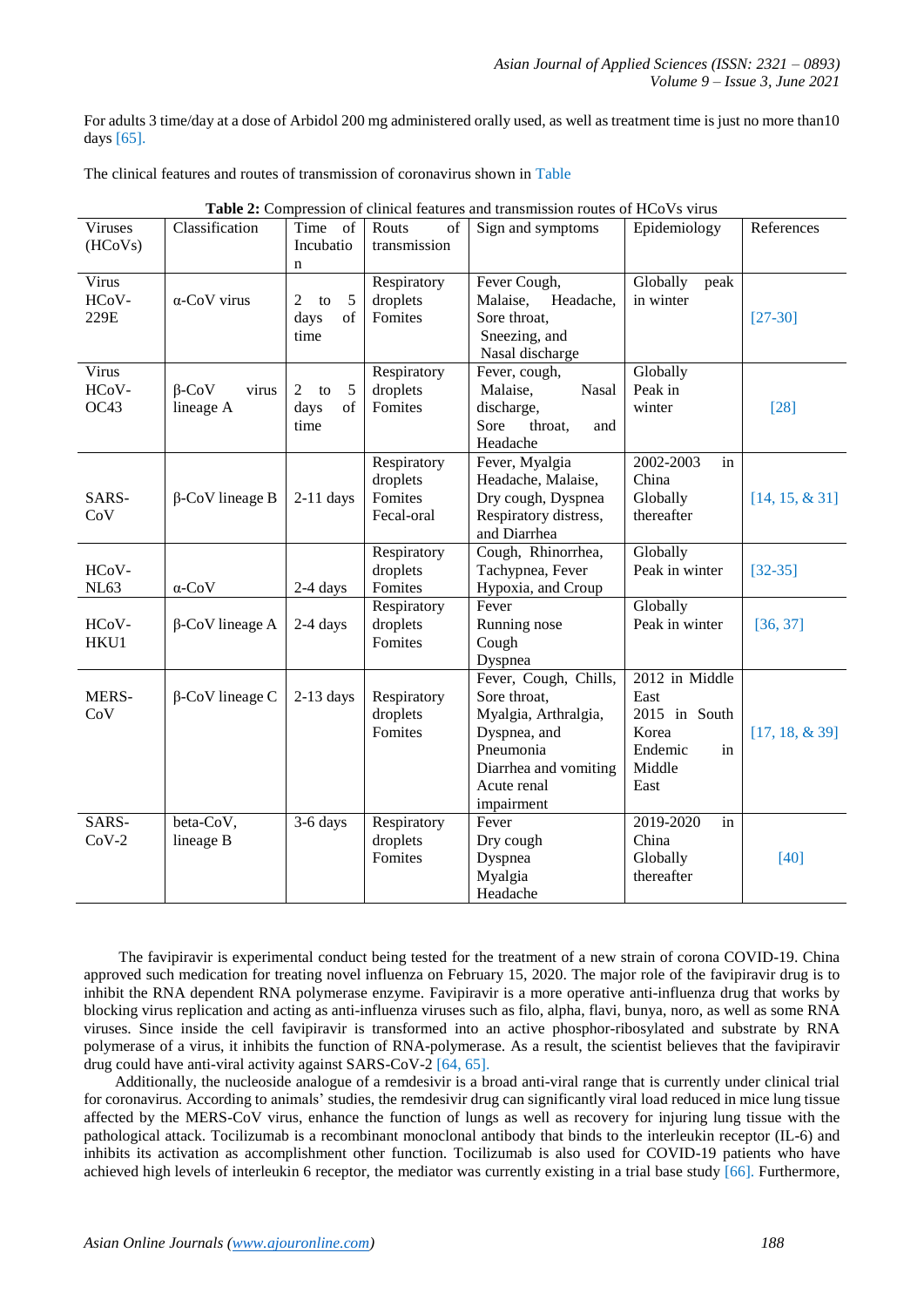there is insufficient evidence for baraticinib, a numb-related kinase inhibitor (NAK), with a primarily great affinity for the kinase (AAK1), a valued regulator of clathrin-mediated endocytosis, anti-IL-1, anakinra used in inhibitor as faviparavir an RNA dependent RNA polymerase and UTI setting in Lombardy, Italy.

 Moreover, there is a lack of consistency in the remdesivir as continuously used as an anti-RNA medicine which already approved for Ebola virus therapy same as used for corona 2019 [67]. Previously these treatment medicines needed evidence for esthetical used and suggestion to use against SARS-CoV-2. Arbidol (an anti-viral medicine present in Russia and China), plasma, blood immunoglobulin, interferons, and chloro-quine obtained from COVID-19 affected people are additional medications scheduled for treatment [68, 69, & 70]. Furthermore, approvals obtained by traditional Chinese herbs based on the Chinese guiding principle [68]. The list of antiviral therapy for SARS-CoV patients as shown in Table 3.

| <b>THERE</b> OF THILL THE ENGLISHMENT CO THE 12 |                                      |                           |  |  |  |
|-------------------------------------------------|--------------------------------------|---------------------------|--|--|--|
| Drug                                            | <b>Administration Methods</b>        | <b>Treatment Duration</b> |  |  |  |
| Interferon-Alpha (IFN $\alpha$ )                | Inhalation in vapor form             | Up to 10 days             |  |  |  |
| Lopinavir/ritonavir (Kaletra)                   | Oral                                 | Up to 10 days             |  |  |  |
| Ribavirin                                       | Intravenous infusion                 | Up to 10 days             |  |  |  |
| Chloroquine/hydroxychloroquine                  | Oral                                 | Up to 10 days             |  |  |  |
| Arbidol (Umifenovir)                            | Oral                                 | Up to 10 days             |  |  |  |
| Remdesivir                                      | Intravenous infusion                 | 5 to 10 days              |  |  |  |
| <b>Baraticinib</b>                              | Oral                                 | Up to 14 days             |  |  |  |
| Tocilizumab                                     | Intravenous infection/subcutaneously | Up to 10 days             |  |  |  |

## **Table 3:** Antiviral therapy used for COVID-19

#### **8. VACCINE DEVELOPMENT**

Vaccines are one of the most effective armamentaria in public health, especially when there is no effective cure for a disease. Since the proclamation of the Covid-19 outbreak [71]. there has been a rush to produce a nontoxic as well as an efficient vaccine in contradiction of SARS-CoV-2. However, the 2020 year will go down a difficult time in the history of combating corona CoV-2, a coronavirus that causes severe respiratory illness. This pandemic brings a strain on health practitioners around the world, resulting in extraordinary health care systems paralysis and a worldwide financial crisis [72]. The task of healthcare professionals, researchers, and politicians in the world were to carry effective prevention and treatment procedures to tackle the pandemic. Beginning of the pandemic, the researcher has been focusing on re-purposing current medicines or creating COVID-19 vaccines [73]. The private and public sectors have collaborated to develop and evaluate applicant vaccines for efficacy as well as protection. One hundred eighty-four vaccines were in preclinical production as of April 22nd, 2021, and 91 were in clinical trials [74]. Regulatory authorities in various parts of the world had given emergency approval to fourteen vaccines by April 2021 [75]. As a result, clinical trial records are available for 14 vaccinations [76–88].

 However, several kinds of significant coronavirus protective vaccine developments with different countries as well as they were reporting of this coronavirus, some vaccines are under trial soon will be reportage, including tools that create DNA plasmid vaccine, mRNA-vaccine, viral inactivated protein subunits vaccine, and rAd5-recommbante humanadenovirus or rAd26-simian-adenovirus expression corona CoV-2 S-protein, as well as non-viral expression vector for corona CoV-2 protein. At least 30 vaccine programmes have been announced worldwide so far, with vaccines derived from mRNA, expression using recombinant adenoviral vectors, and inactivated virus having already received regulatory approvals in some countries [89–96]. The major COVID-19 candidate vaccines platforms were listed in Table 4.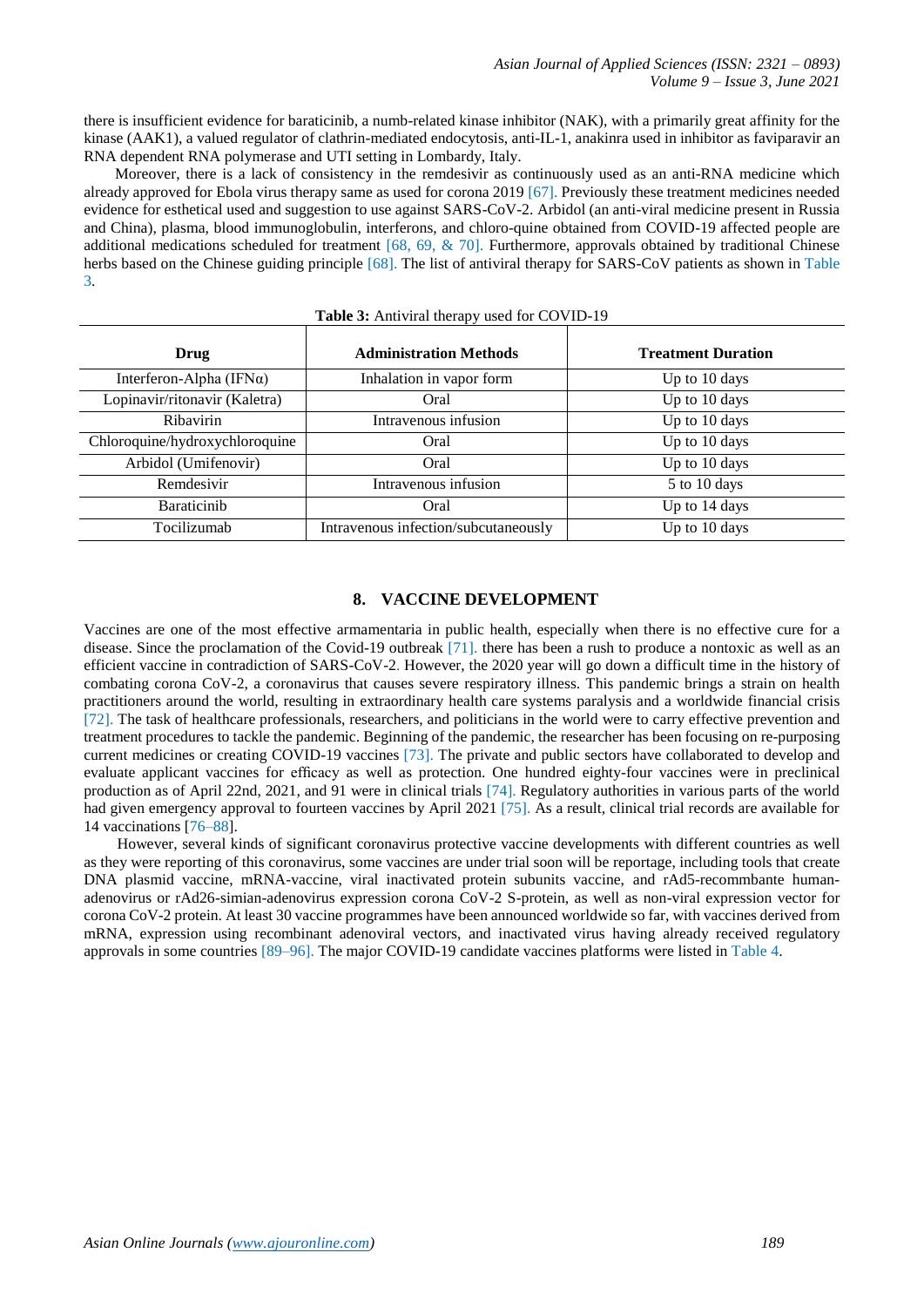| <b>Vaccine Types</b>     | <b>Company/Institute</b>                 | <b>Target</b> | <b>Clinical Trial</b> | <b>Efficacy</b> | <b>Storage</b>               |
|--------------------------|------------------------------------------|---------------|-----------------------|-----------------|------------------------------|
| mRNA                     | Pfizer/BioNTech                          | SARS-CoV-2    | Approved              | 95 %            | $-70^0$ C                    |
| mRNA                     | CureVac                                  | SARS-CoV-2    | Phase 3               | 50-83 %         | $2-8$ °C                     |
| <b>DNA</b>               | Innovio                                  | SARS-CoV-2    | Phase 3               | unknown         | Room temp                    |
| Viral Vector             | Gamaleya (Ad26-Ad5)                      | SARS-CoV-2    | Approved              | 92 %            | $-20^{\circ}$ C              |
| Viral vector             | Janssen (Ad26)                           | SARS-CoV-2    | Approved              | 90 %            | $-20^{\circ}$ C              |
| Viral vector             | Astrazeneca/Oxford(Chi<br>mp Adeno)      | SARS-CoV-2    | Approved              | 62 %            | $2^\circ$ to $8^\circ$ C     |
| Viral vector             | CanSino (Ad5)                            | SARS-CoV-2    | Approved              | 65 %            | $2^\circ$ to $8^\circ$ C     |
| Protein-VLP              | Medicago                                 | SARS-CoV-2    | Phase 3               | unknown         | $2^{\circ}$ to $8^{\circ}$ C |
| Protein VLP              | Novavax                                  | SARS-CoV-2    | Phase 3               | 89 %            | $2^\circ$ to $8^\circ$ C     |
| Protein                  | Clover Biopharma                         | SARS-CoV-2    | Phase 3               | unknown         | $2^\circ$ to $8^\circ$ C     |
| Protein subunit          | Anhui Zhifei Longcom<br>(RBD-Dimer)      | SARS-CoV-2    | Approved              | unknown         | $2^\circ$ to $8^\circ$ C     |
| Protein subunit          | FBRI Epi VacCorona                       | SARS-CoV-2    | Approved              | unknown         | $2^\circ$ to $8^\circ$ C     |
| <b>Inactivated Virus</b> | <b>Bharat Biotech</b><br>(Covishield)    | SARS-CoV-2    | Approved              | 81 %            | $2^\circ$ to $8^\circ$ C     |
| Viral vector             | Serum Institute of India<br>(Covishied)  | SARS-CoV-2    | Approved              | 62 %            | $2^\circ$ to $8^\circ$ C     |
| <b>Inactivated Virus</b> | Sinopharm (Beijing)<br><b>BBIBP-CorV</b> | SARS-CoV-2    | Approved              | 79 %            | $2^\circ$ to $8^\circ$ C     |
| Inactivated              | Sinopharm (Wuhan)                        | SARS-CoV-2    | Approved              | 72 %            | $2^\circ$ to $8^\circ$ C     |
| <b>Inactivated Virus</b> | SinoVac                                  | SARS-CoV-2    | Approved              | 50-91%          | $2^\circ$ to $8^\circ$ C     |
| Inactivated              | Chumakov Center<br>(KoviVac)             | SARS-CoV-2    | Approved              | unknown         | $2^{\circ}$ to $8^{\circ}$ C |

#### **Table 4:** Vaccines for COVID-19 in developmental stage

#### **9. CONCLUSIONS**

This review article gives an overview of the current state of SARS-CoV-2 that illustrates the up-to-date knowledge in terms of origin, diagnosis, prevalence, treatment, emergency response, public health effects, antiviral drugs, and vaccine development. There is an increasingly growing body of literature on this topic, which should aid in the development of more successful vaccines as well as the best practice for administrating and treating symptomatic cases. Only after the epidemic is over, we will be able to evaluate the economic, social, and health consequences throughout the worldwide catastrophe and draw instructions for upcoming epidemics, particularly regards of global health.

## **Conflict of interest:** None declared.

#### **10. REFERENCES**

[1] Huang C, Wang Y, Li X, Ren L, Zhao J, Hu Y, et al. 2020. Clinical features of patients infected with 2019 novel coronavirus in Wuhan, China. *Lancet*. 395:497–506. https://doi.org/10.1016/ S0140-6736(20)30183-5

[2] Liu Y, Gayle A. A, Wilder-Smith A, Rocklov J. 2020. The reproductive number of COVID-19 is higher compared to SARS coronavirus. *J. Travel. Med*. 27(2):taaa021. https://doi.org/ 10.1093/jtm/taaa021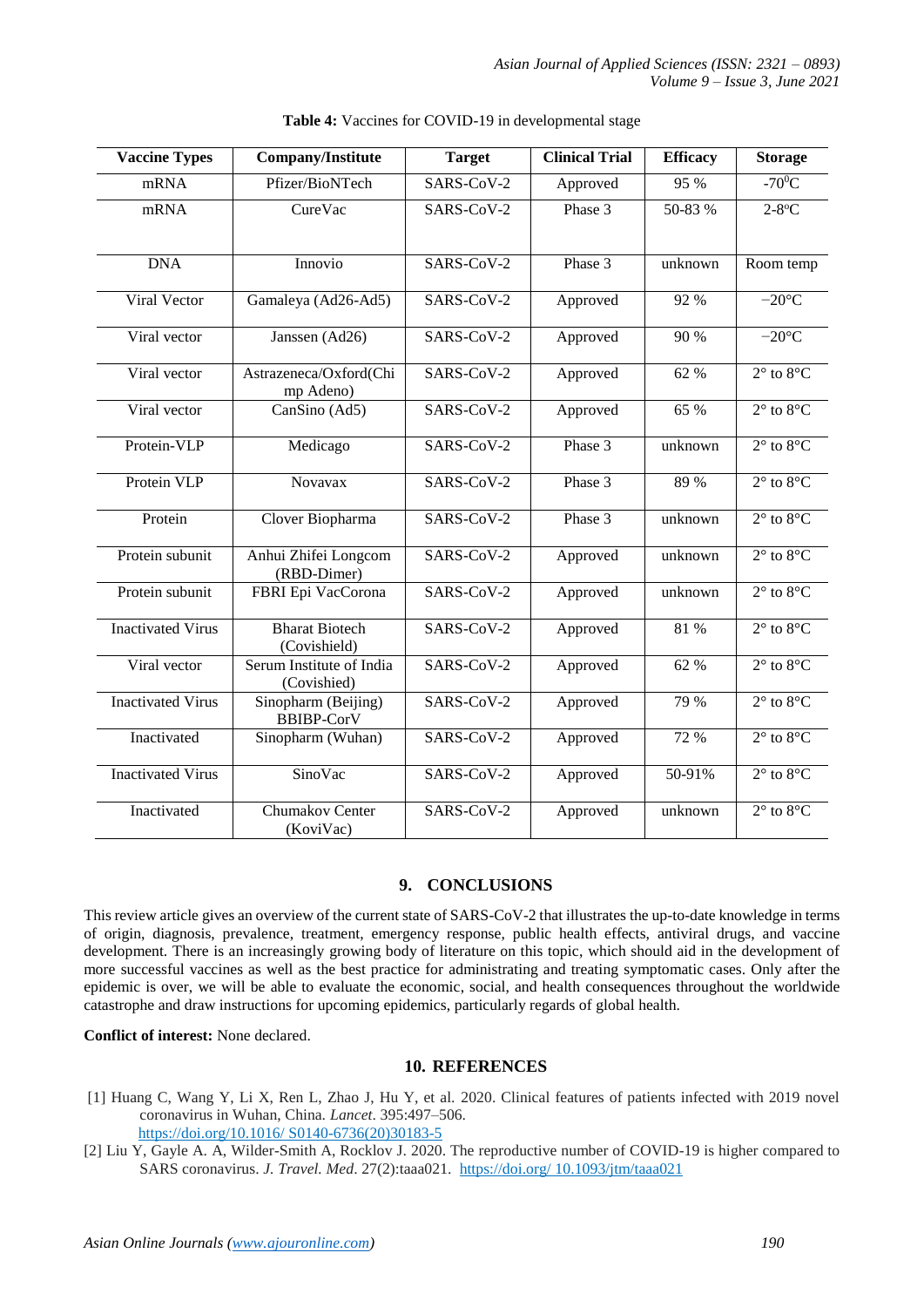- [3] Xiao Y. et al. March 17, 2020. Prevention of SARS-CoV-2 infection in patients with decompensated cirrhosis. *Lancet. Gastroenterol. Hepatol.* 1253 (20): 30080–30087.
- [4] Wang P, Anderson N, Pan Y, Poon L, Charlton C, Zelyas N, & Babcock H. 2020. The SARS-CoV-2 outbreak: diagnosis, infection prevention, and public perception. *Clin. chem.* 66(5): 644-651. [https://doi.org/10.1093/clinchem/hvaa080.](https://doi.org/10.1093/clinchem/hvaa080)
- [5] Update C. Masks And Temperature Checks In Hong Kong. Nevada Public Radio. (2020).
- [6] Marsh S. Four cruise ship passengers test positive in UK–as it happened. The Guardian. (2020).
- [7] Nikel D. 2020. Denmark closes border to all international tourists for one month. Forbes. Retrieved 13 March 2020.
- [8] Jernigan D. B, COVID C, & Team R. 2020. Update: public health response to the coronavirus disease 2019 outbreak— United States, February 24, 2020. *Morbidity and mortality weekly report*. 69(8): 216.
- [9] Deerwester J, & Gilbertson D. 2020. Coronavirus: US says' do not travel'to Wuhan, China, as airlines issue waivers, add safeguards. USA Today. Archived from the original on, 27. (2020).
- [10] Chan J. F, To K. K, Tse H, Jin D. Y, Yuen K. Y. 2013. Interspecies transmission and emergence of novel viruses: lessons from bats and birds. *Trends. Microbiol.* 21:544–55.
- [11] Zhu N, Zhang D, Wang W, Li X, Yang, Song J, et al. 2020. A novel coronavirus from patients with pneumonia in China, 2019. *N. Engl. J. Med.* 2020;382(8):727–33.
- [12] Wu A, Peng Y, Huang B, Ding X, Wang X, Niu P, et al. 2020. Genome composition and divergence of the novel coronavirus (2019-nCoV) originating in China. *Cell Host Microbe*. 27(3):325–8.
- [13] Hoffmann M, Kleine-Weber H, Krüger N, Müller M, Drosten C, Pöhlmann S. 2020. The novel coronavirus 2019 (2019-nCoV) uses the SARS-coronavirus receptor ACE2 and the cellular protease TMPRSS2 for entry into target cells. *bioRxiv*. 2020.01.31.929042.
- [14] Wrapp D, Wang N, Corbett KS, Goldsmith JA, Hsieh CL, Abiona O, et al. 2020. Cry-o-EM structure of the 2019 nCoV spike in the prefusion conformation. Science (New York, NY). 367(6483):1260–3.
- [15] Zhou P, Yang X L, Wang X. G, Hu B, Zhang L, Zhang W & Shi Z. L. 2020. A pneumonia outbreak associated with a new coronavirus of probable bat origin. *Nature*. 579(7798): 270-273.
- [16] Hu B, Zeng L. P, Yang X. L, Ge X. Y, Zhang W, Li B, & Shi Z. L. 2017. Discovery of a rich gene pool of bat SARSrelated coronaviruses provides new insights into the origin of SARS coronavirus. *PLoS. Pathog.* 13(11): e1006698.
- [17] Cunningham C. H, & Stuart H. O. 1947. Cultivation of the virus of infectious bronchitis of chickens in embryonated chicken eggs. *Am. J. Vet. Res. 8*(27): 209-212.
- [18] Binn L. N, Lazar E. C, Keenan K. P, Huxsoll D. L, Marchwicki R. H & Strano A. J. 1974. Recovery and characterization of a coronavirus from military dogs with diarrhea. In Proceedings, Annual Meeting of the United States Animal Health Association (1974, December). (No. 78).
- [19] Corman V. M, Baldwin H. J, Tateno A. F, Zerbinati R. M, Annan A, Owusu M, & Drexler J. F. 2015. Evidence for an ancestral association of human coronavirus 229E with bats*. J. Virol*. 89(23):11858-11870.
- [20] Pfefferle S, Oppong,S, Drexler J. F, Gloza-Rausch F, Ipsen A, Seebens A, & Drosten C. 2009. Distant relatives of severe acute respiratory syndrome coronavirus and close relatives of human coronavirus 229E in bats, Ghana. *Emerg. Infect. Dis.* 15(9): 1377.
- [21] Pfefferle S, Oppong S, Drexler J. F, Gloza-Rausch F, Ipsen A, Seebens A. et al. 2010. Metagenomic analysis of the viromes of three North American bat species: viral diversity among different bat species that share a common habitat. *J. Virol.* 84 (24): 13004-13018.
- [22] Li X, Song Y, Wong G, & Cui J. 2020. Bat origin of a new human coronavirus: there and back again. *Sci China. Life. Sci.* 63(3): 461-462.
- [23] Alanagreh L. A, Alzoughool F & Atoum M. 2020. The human coronavirus disease COVID-19: its origin, characteristics, and insights into potential drugs and its mechanisms. *Pathog*. 9 (5): 331.
- [24] Remais J. 2010. Modelling environmentally-mediated infectious diseases of humans: transmission dynamics of schistosomiasis in China. Modelling parasite transmission and control 2010: 79-98.
- [25] Wu J. T, Leung K. & Leung G. M. 2020. Nowcasting and forecasting the potential domestic and international spread of the 2019-nCoV outbreak originating in Wuhan, China: a modelling study. *The Lancet.* 395 (10225): 689-697.
- [26] Majumder M. & Mandl K. D. 2020. Early transmissibility assessment of a novel coronavirus in Wuhan. Available at SSRN 2020.
- [27] Lipsitch M, Cohen T, Cooper B, Robins J. M, Ma S, James L, & Murray M. 2003. Transmission dynamics and control of severe acute respiratory syndrome*. Sci.* 300(5627): 1966-1970.
- [28] Majumder M. S, Rivers C, Lofgren E, & Fisman D. 2014. Estimation of MERS-coronavirus reproductive number and case fatality rate for the spring 2014 Saudi Arabia outbreak: insights from publicly available data. *PLo.S Curr*. 2014: 6.
- [29] Guan W. J, Ni Z. Y, Hu Y, Liang W. H, Ou C. Q, He J. X & Zhong N. S. 2020. Clinical characteristics of 2019 novel coronavirus infection in China. *MedRxiv.* (2020).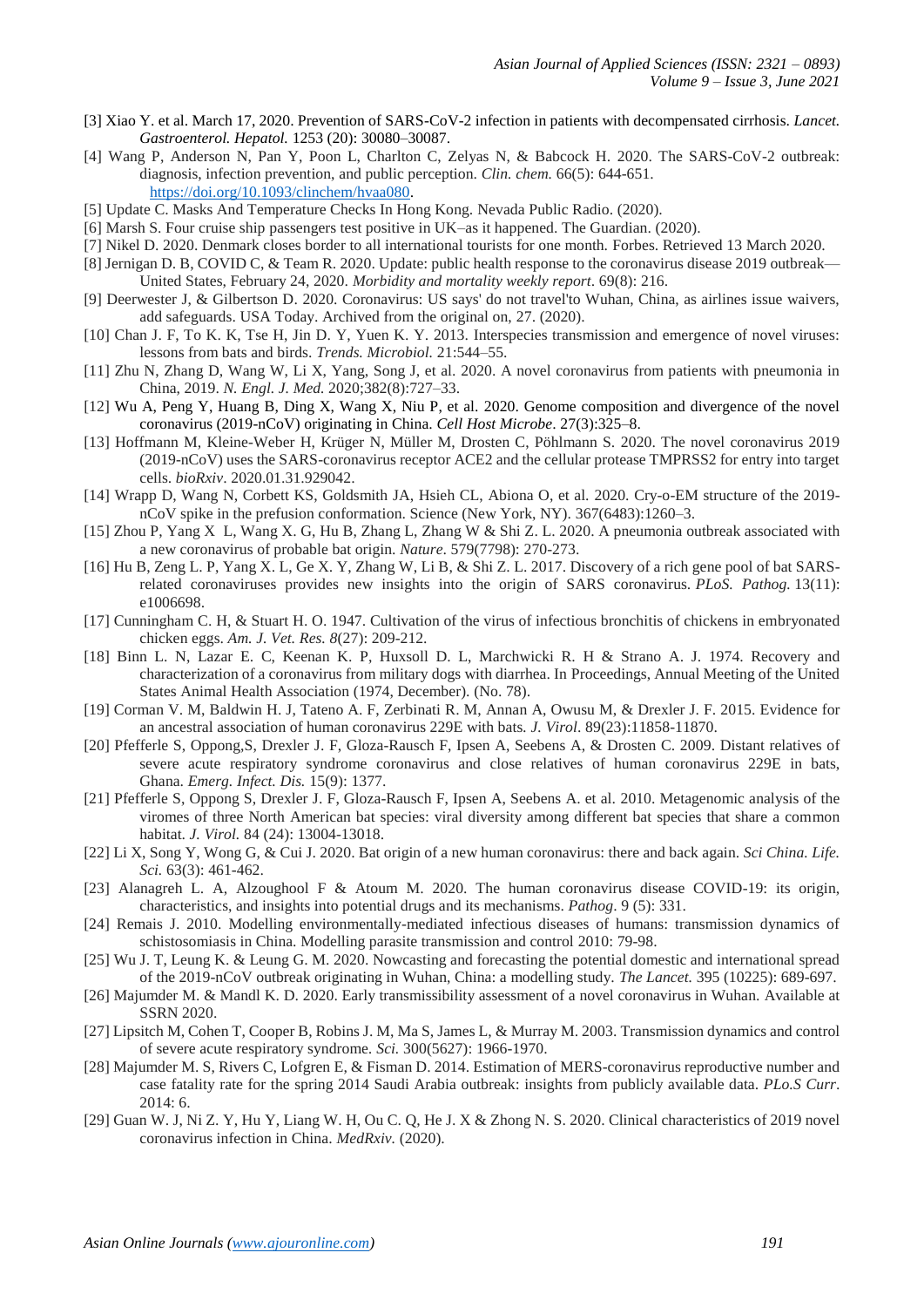- [30] Wu Z, & McGoogan J. M. 2020. Characteristics of and important lessons from the coronavirus disease 2019 (COVID-19) outbreak in China: summary of a report of 72 314 cases from the Chinese Center for Disease Control and Prevention. *Jama.* 323(13): 1239-1242.
- [31] Chen N, Zhou M, Dong X, Qu J, Gong F, Han Y, & Zhang L. 2020. Epidemiological and clinical characteristics of 99 cases of 2019 novel coronavirus pneumonia in Wuhan, China: a descriptive study. *The lancet*. 395 (10223): 507-513.
- [32] Bauch C. T & Oraby T. 2013. Assessing the pandemic potential of MERS-CoV. *The Lancet*. 382(9893): 662-664.
- [33] Chen H, Guo J, Wang C, Luo F, Yu X, Zhang W & Zhang Y. 2020. Clinical characteristics and intrauterine vertical transmission potential of COVID-19 infection in nine pregnant women: a retrospective review of medical records. *The lancet.* 395 (10226): 809-815.
- [34] Wang D, Hu B, Hu C, Zhu F, Liu X, Zhang J & Peng Z. 2020. Clinical characteristics of 138 hospitalized patients with 2019 novel coronavirus–infected pneumonia in Wuhan, China. *Jama*. 323 (11): 1061-1069.
- [35] Li Q, Guan X, Wu P, Wang X, Zhou L, Tong Y & Feng Z. 2020. Early transmission dynamics in Wuhan, China, of novel coronavirus–infected pneumonia. *New. Eng. J. Med*. (2020).
- [36] Peiris J. S. M, Guan Y & Yuen K. 2004. Severe acute respiratory syndrome. *Nature. Med.* 10(12): S88-S97.
- [37] Zhu N, Zhang D, Wang W, Li X, Yang B, Song J, & Tan W. 2020. A novel coronavirus from patients with pneumonia in China, 2019. *New. Eng. J. Med*. (2020).
- [38] Huang C, Wang Y, Li X, Ren L, Zhao J, Hu Y, & Cao B. 2020. Clinical features of patients infected with 2019 novel coronavirus in Wuhan, China. *The lancet*. 395 (10223): 497-506.
- [39] Ahmed S. S. 2020. The Coronavirus disease 2019 (COVID-19): a review. *J. Adv Med. Med. Res*. 2020:1-9.
- [40]Available:https://www.forbes.com/sites/liset tevoytko/2020/01/30/coronavirus-1st-us-human-to-human-transmissionconfirmed-rightbefore-whoemergencymeeting/#74479b63fcac(Assessed on 02 Feb 2020).
- [41] Hui DS, Azhar EI, Madani TA, Ntoumi F, Kock R, Dar O & Petersen E. 2020. The continuing 2019-nCoV epidemic threat of novel coronaviruses to global health—The latest 2019 novel coronavirus outbreak in Wuhan, China. *Inter J. Infect. Dis.* 91 2020: 264-266.
- [42] Parry J. 2020. China coronavirus: cases surge as official admits human to human transmission (2020).
- [43] Corman V. M, Landt O, Kaiser M, Molenkamp R, Meijer A, Chu D. K & Drosten C. 2020. Detection of 2019 novel coronavirus (2019-nCoV) by real-time RT-PCR. *Eurosurveillance.* 25 (3): 2000045.
- [44] Chu D. K, Pan Y, Cheng S. M, Hui K. P, Krishnan P, Liu Y, & Poon L. L. 2020. Molecular diagnosis of a novel coronavirus (2019-nCoV) causing an outbreak of pneumonia. *Clin. Chem.* 66 (4): 549-555.
- [45] Chan J. F. W, Yuan S, Kok K. H, To K. K. W, Chu H, Yang J, & Yuen K. Y. 2020. A familial cluster of pneumonia associated with the 2019 novel coronavirus indicating person-to-person transmission: a study of a family cluster. *The lancet.* 395 (10223): 514-523.
- [46] To K. K. W, Tsang O. T. Y, Yip C. C. Y, Chan K. H, Wu T. C, Chan J. M. C & Yuen K. Y. 2020. Consistent detection of 2019 novel coronavirus in saliva. *Clin. Infect. Dise.* 71 (15): 841-843.
- [47] Wang S. S, Zhou X, Lin X. G, Liu Y. Y, Wu J. L, Sharifu L. M, & Feng L. 2020. Experience of clinical management for pregnant women and newborns with novel coronavirus pneumonia in Tongji Hospital, China. *Curr Med. Sci.* 2020:1-5.
- [48] Zhao J. Y, Yan J. Y & Qu J. M. 2020. Interpretations of diagnosis and treatment protocol for novel coronavirus pneumonia (trial version 7). *Chinese. Med. J.* 133 (11): 1347-1349.
- [49] Wang L, Wang Y, Ye D & Liu Q. 2020. Review of the 2019 novel coronavirus (SARS-CoV-2) based on current evidence. *Inter. J. Antimicrob. Agen.* 55 (6): 105948.
- [50] Di L, Fu Y, Sun Y, Li J, Liu L, Yao J, & Wang J. 2020. RNA sequencing by direct tagmentation of RNA/DNA hybrids. *PNAS.* 117(6): 2886-2893.
- [51] McCreary E. K Pogue J. M. 2020. on behalf of the Society of Infectious Diseases Pharmacists. COVID-19 Treatment: a review of early and emerging options. *In Open. Forum. Infect. Dis.* 2020: (Vol. 7)
- [52] O'Keefe B. R, Giomarelli B, Barnard D. L, Shenoy S. R, Chan P. K, McMahon J. B, & McCray P. B. 2010. Broadspectrum in vitro activity and in vivo efficacy of the antiviral protein griffithsin against emerging viruses of the family Coronaviridae. *J. Virol.* 84 (5): 2511-2521.
- [53] Arabi Y. M, Shalhoub S, Mandourah Y, Al-Hameed F, Al-Omari A, Al Qasim E, & Fowler R. 2020. Ribavirin and interferon therapy for critically ill patients with middle east respiratory syndrome: a multicenter observational study. *Clin Infect Dis*. 70 (9): 1837-1844.
- [54] Siegel D, Hui H. C, Doerffler E, Clarke M. O, Chun K, Zhang L, & Mackman R. L. 2017. Discovery and synthesis of a phosphoramidate prodrug of a pyrrolo [2, 1-f][triazin-4-amino] adenine C-nucleoside (GS-5734) for the treatment of Ebola and emerging viruses (2017).
- [55] WHOQ & A on coronaviruses (COVID-19). [https://www.who.](https://www.who/) int/newsroom/q-a-detail/q a-coronaviruses
- [56] Wang D, Hu B, Hu C, Zhu F, Liu X, Zhang J, & Peng Z. 2020. Clinical characteristics of 138 hospitalized patients with 2019 novel coronavirus–infected pneumonia in Wuhan, China. *Jama.* 323 (11): 1061-1069.
- [57] Russell C. D, Millar J. E & Baillie J. K. 2020. Clinical evidence does not support corticosteroid treatment for 2019 nCoV lung injury. *The Lancet*. 395 (10223): 473-475.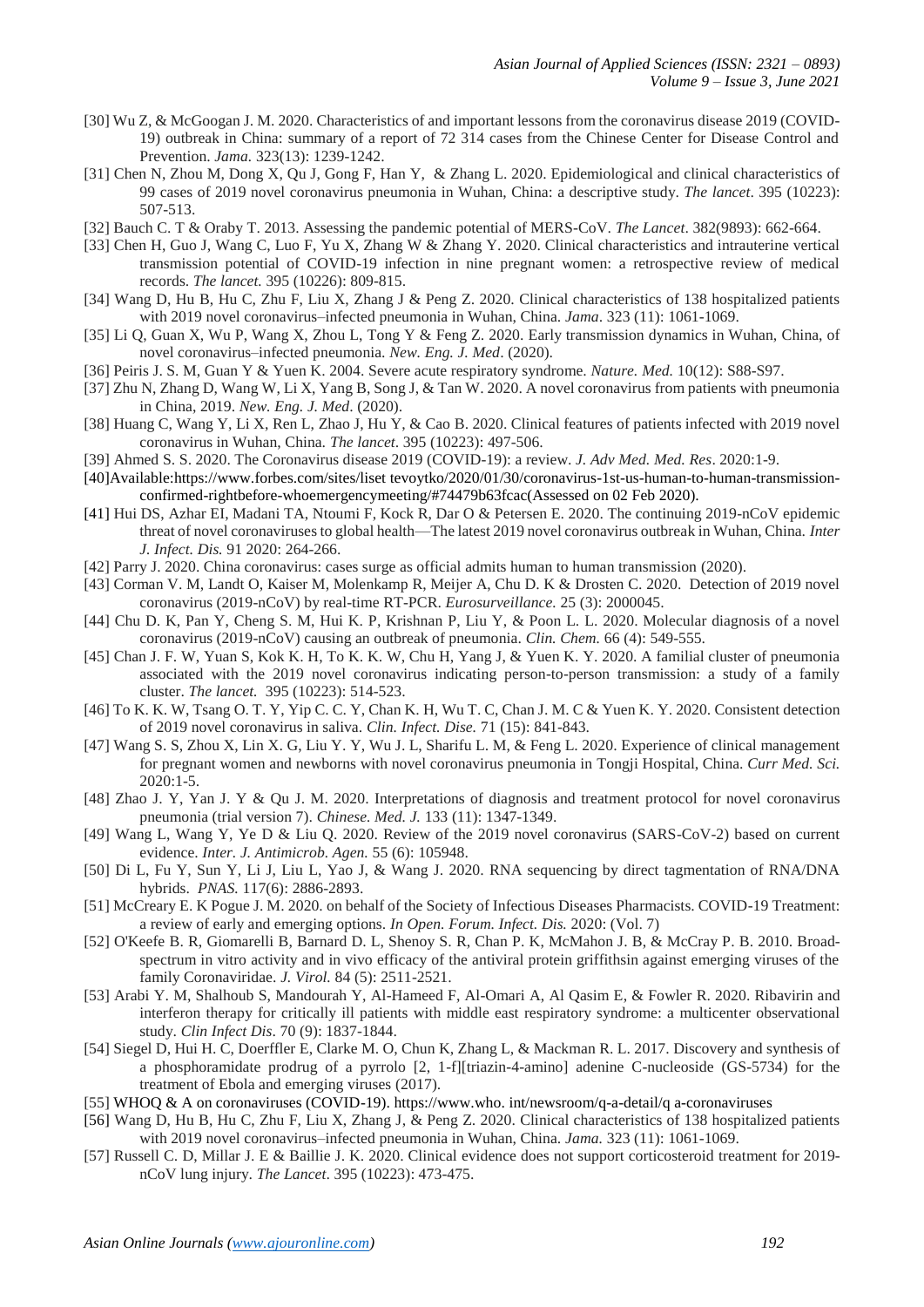- [58] Zhao J. P, Hu Y, Du R. H, Chen Z. S, Jin Y, Zhou M, & Cao B. 2020. Expert consensus on the use of corticosteroid in patients with 2019-nCoV pneumonia. Zhonghua jie he he hu xi za zhi= Zhonghua jiehe he huxi zazhi= *Chinese. J. Tubercul. Resp. Dis*. 43 (3): 183-184.
- [59] Huang R, Zhu L, Xue L, Liu L, Yan X, Wang J, & Wu C. 2020. Clinical findings ofpatients with coronavirus disease 2019 in Jiangsu province, China: A retrospective, multi-center study. *PLOS. Negl. Trop. Dis*. 14 (5): e0008280.
- [60] Chen N, Zhou M, Dong X, Qu J, Gong F, Han Y, & Zhang L. 2020. Epidemiological and clinical characteristics of 99 cases of 2019 novel coronavirus pneumonia in Wuhan, China: a descriptive study. *The lancet.* 395(10223): 507-513.
- [61] Lim J, Jeon S, Shin H. Y, Kim M. J, Seong Y. M, Lee W. J, & Park S. J. 2020. Case of the Index Patient Who Caused Tertiary Transmission of COVID-19 Infection in Korea: the Application of Lopinavir/Ritonavir for the Treatment of COVID-19 Infected Pneumonia Monitored by Quantitative RT-PCR. *J. Korean. Med. Sci.* 35 (6) e79-e79.
- [62] Lim J, Jeon S, Shin H. Y, Kim M. J, Seong Y. M, Lee W. J, & Park S. J. 2020. The author's response: case of the index patient who caused tertiary transmission of coronavirus disease 2019 in Korea: the application of Lopinavir/Ritonavir for the treatment of COVID-19 pneumonia monitored by quantitative RT-PCR. J. Korean Med. Sci. 35 (7) e89.
- [63] Prajapat M, Sarma P, Shekhar N, Avti P, Sinha S, Kaur H, & Medhi B. 2020. Drug targets for corona virus: A systematic review. *Indian J. Pharma.* 52(1): 56.
- [64] Cao B, Wang Y, Wen D, Liu W, Wang J, Fan G, & Wang, C. 2020. A trial of lopinavir–ritonavir in adults hospitalized with severe Covid-19. *New Eng. J. Med.* (2020).
- [65] Dong L, Hu S, & Gao J. 2020. Discovering drugs to treat coronavirus disease 2019 (COVID-19). *Drug Discov. Thera*. 14 (1): 58-60.
- [66] Biggioggero M, Crotti C, Becciolini A, & Favalli E. G. 2019. Tocilizumab in the treatment of rheumatoid arthritis: an evidence-based review and patient selection. *Drug. Des. Devel. Ther.* 13: 57.
- [67] Holshue M. L, DeBolt C, Lindquist S, Lofy KH, Wiesman J, Bruce H, & Pillai S. K. 2020. First case of 2019 novel coronavirus in the United States. *New Engl. J. Med.*
- [68] Jin YH, Cai L, Cheng ZS, Cheng H, Deng T, Fan Y. P, & Wang X. H. 2020. A rapid advice guideline for the diagnosis and treatment of 2019 novel coronavirus (2019-nCoV) infected pneumonia (standard version). *Military. Med. Res.* 7 (1): 1-23.
- [69] Zhang L, & Liu Y. 2020. Potential interventions for novel coronavirus in China: A systematic review. *J. Med. Virol.* 92 (5) 479-490.
- [70] Jie Z, He H, Xi H, & Zhi Z. 2020. Multicenter collaboration group of Department of Science and Technology of Guangdong Province and Health Commission of Guangdong Province for chloroquine in the treatment of novel coronavirus pneumonia. Expert Consensus on Chloroquine Phosphate for the Treatment of Novel Coronavirus Pneumonia [in Chinese] 10: 1001-0939.
- [71] Dutta A. K. 2020. Vaccine Against Covid-19 Disease–Present Status of Development. *Indian J. Pediatrics*. 2020: 1- 7.
- [72] World Health Organization. Covid-19 vaccines: safety surveillance manual (2020).
- [73] Khatiwada A. P, Shrestha N, & Shrestha S. 2021. Will COVID-19 Lead to a Resurgence of Vaccine-Preventable Diseases?. *Infect. Drug Resist*. 14, 119.
- [74] World Health Organization Draft landscape and tracker of COVID-19 candidate vaccines. World Health Organization: Genova, Switzerland (2021).
- [75] Craven J. RAPS: COVID-19 vaccine tracker. https://www.raps. org/news-and-articles/news-articles/2020/3/covid-19 vaccinetracker (2021). Accessed 22 May 2021.
- [76] Ella R, Reddy S, Jogdand H, Sarangi V, Ganneru B, Prasad S, & Vadrevu K. M. 2021. Safety and immunogenicity of an inactivated SARS-CoV-2 vaccine, BBV152: interim results from a double-blind, randomised, multicentre, phase 2 trial, and 3-month follow-up of a double-blind, randomised phase 1 trial. The Lancet Infectious Diseases (2021).
- [77] Folegatti PM, Ewer KJ, Aley PK, Angus B, Becker S, Belij-Rammerstorfer S, & Hamlyn J. 2020. Safety and immunogenicity of the ChAdOx1 nCoV-19 vaccine against SARS-CoV-2: a preliminary report of a phase 1/2, single-blind, randomised controlled trial. *The Lancet*. 396(10249): 467-478.
- [78] Jackson L. A, Anderson E. J, Rouphael N. G, Roberts P. C, Makhene M, Coler R. N & Beigel J. H.2020. An mRNA vaccine against SARS-CoV-2—preliminary report. *New Engl. J. Med.* (2020).
- [79] Keech C, Albert G, Cho I, Robertson A, Reed P, Neal S & Glenn GM. Phase 1–2 trial of a SARS-CoV-2 recombinant spike protein nanoparticle vaccine. New Engl J. of Med. 383 (24): 2320-2332.
- [80] Logunov D. Y, Dolzhikova I. V, Zubkova O. V, Tukhvatullin A. I, Shcheblyakov D. V, Dzharullaeva A. S, & Gintsburg A. L. 2020. Safety and immunogenicity of an rAd26 and rAd5 vector-based heterologous prime-boost COVID-19 vaccine in two formulations: two open, non-randomised phase 1/2 studies from Russia. *The Lancet.* 396(10255): 887-897.
- [81] Mulligan M. J, Lyke K. E, Kitchin N, Absalon J, Gurtman A, Lockhart S, & Jansen K. U. 2020. Phase I/II study of COVID-19 RNA vaccine BNT162b1 in adults. *Nature.* 586 (7830): 589-593.